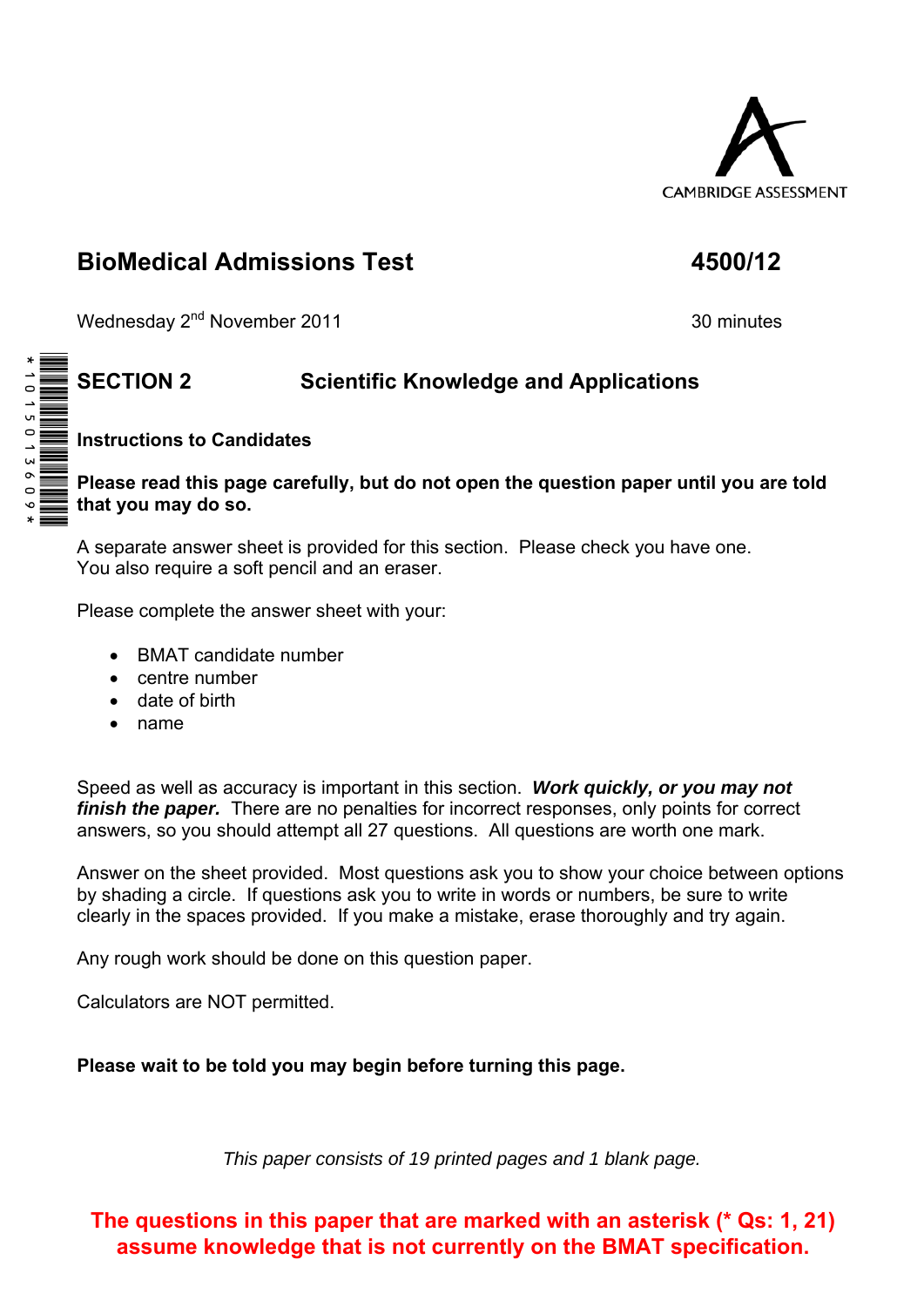| 1 | Gland         | <b>Hormone</b>             | <b>One function</b>                     |
|---|---------------|----------------------------|-----------------------------------------|
|   | Adrenal       | Adrenaline                 |                                         |
|   |               | Oestrogen                  | Female secondary sexual characteristics |
|   |               | Antidiuretic hormone (ADH) |                                         |
|   | <b>Testes</b> |                            | Male secondary sexual characteristics   |
|   | Pancreas      |                            | Regulates blood glucose level           |

Which word or statement does **not** correctly fit into one of the gaps left in the table?

- **A** Insulin
- **B Increases heartbeat rate**
- **C** Pituitary
- **D** Testosterone
- **E** Ovary
- **F** Carbohydrase
- **G** Regulates water level in blood
- **2** A metal, X, is in group III of the periodic table. A non-metal, Y, is in group VI of the periodic table. They react together to form a compound.

What is the formula of the compound?

| A | $\mathsf{X}_2\mathsf{Y}$ |
|---|--------------------------|
| В | $X_2Y_3$                 |
| C | $X_3Y_2$                 |
| D | $X_3Y_6$                 |
| Е | $X_6Y_3$                 |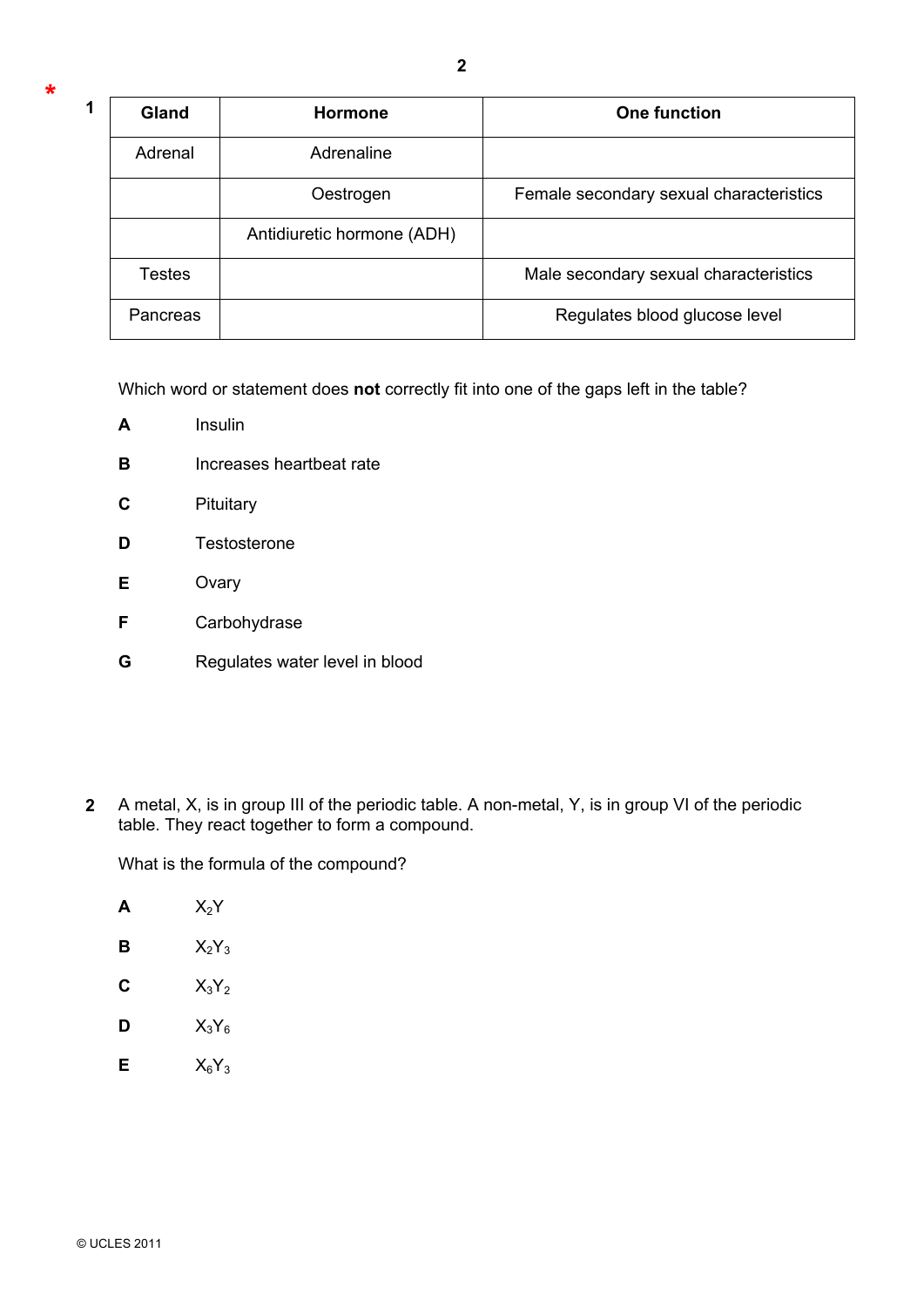**3** Two identical cars, P and Q, start at the same level. Car P moves at a constant speed of 10m/s up a hill to a height of 25m in a time of 20s. In the same time car Q moves at a constant speed of 20m/s up a hill to a height of 50m.



What are the kinetic energies of the cars while they are travelling up the hills, and what are their gravitational potential energies once they have reached the top?

|                                       | kinetic energy                   | gravitational potential energy        |
|---------------------------------------|----------------------------------|---------------------------------------|
| car Q has twice as much as car P      |                                  | car Q has twice as much as car P      |
| в                                     | car Q has twice as much as car P | car Q has four times as much as car P |
| car Q has four times as much as car P |                                  | car Q has twice as much as car P      |
| car Q has four times as much as car P |                                  | car Q has four times as much as car P |

**4** Simplify:

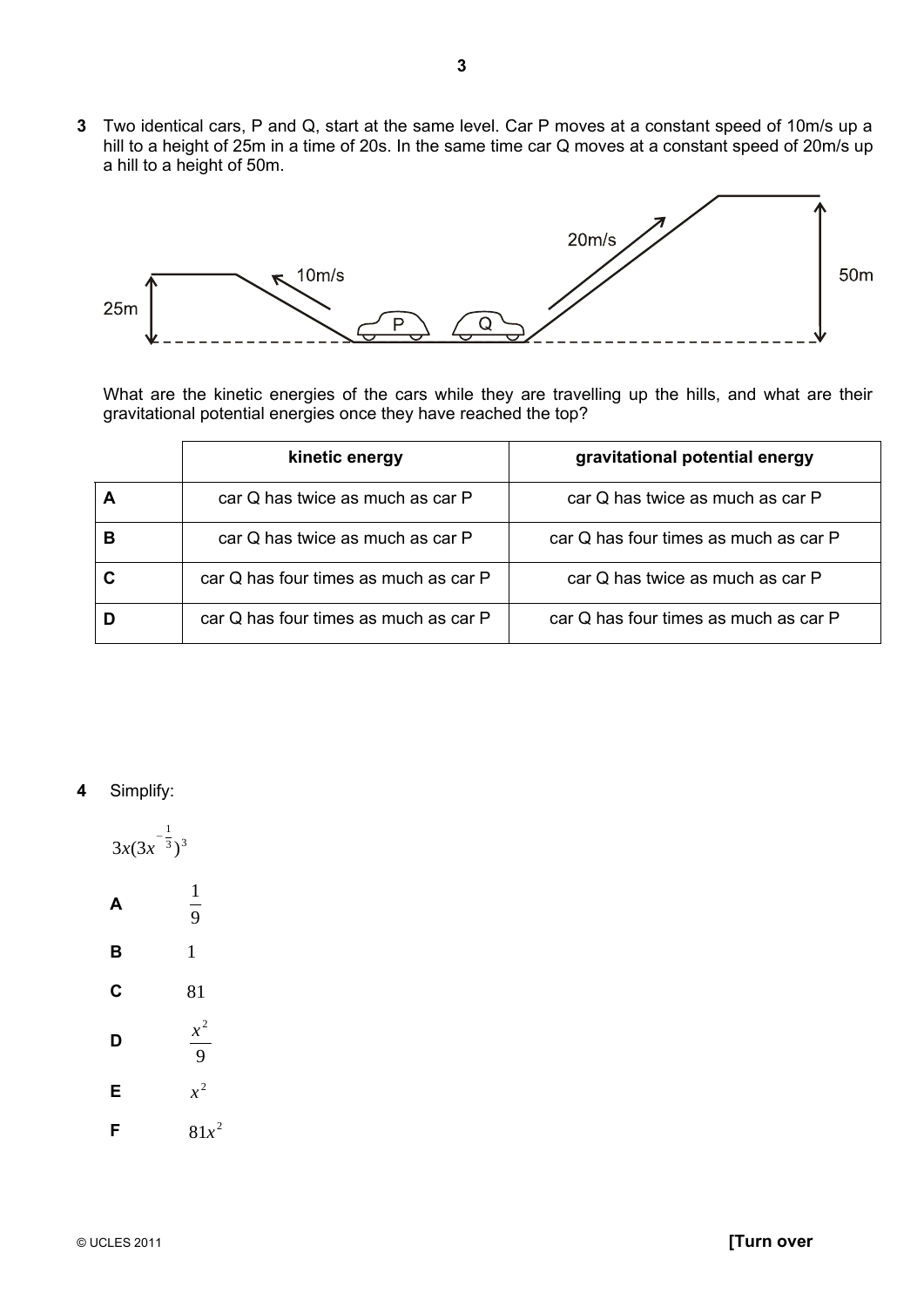- **5** The following statements relate to typical nuclear division in human cells:
	- **1** mitosis results in variation within the species
	- **2** meiosis results in the production of genetically identical cells
	- **3** mitosis results in the production of diploid cells
	- **4** meiosis results in the production of haploid cells
	- **5** mitosis results in the production of two daughter cells

Which statements are correct?

- **A** 1, 2 and 3 only
- **B** 1, 2 and 4 only
- **C** 1, 4 and 5 only
- **D** 2, 3 and 5 only
- **E** 2, 4 and 5 only
- **F** 3, 4 and 5 only
- **6** When molecules collide, for a reaction to take place, two conditions must be met. Firstly, they must have sufficient energy to react and secondly, they must have the right orientation. This means that the ends of the molecules that are going to react must be in contact with each other.

Raising the temperature speeds up a chemical reaction.

Which of the following could be responsible for this?

- **1** More collisions take place.
- **2** The average collision has more energy.
- **3** The orientation of the molecules is more favourable.
- **A** 1 only **B** 2 only
- **C** 3 only
- **D** 1 and 2 only
- **E** 1 and 3 only
- **F** 2 and 3 only
- **G** 1, 2 and 3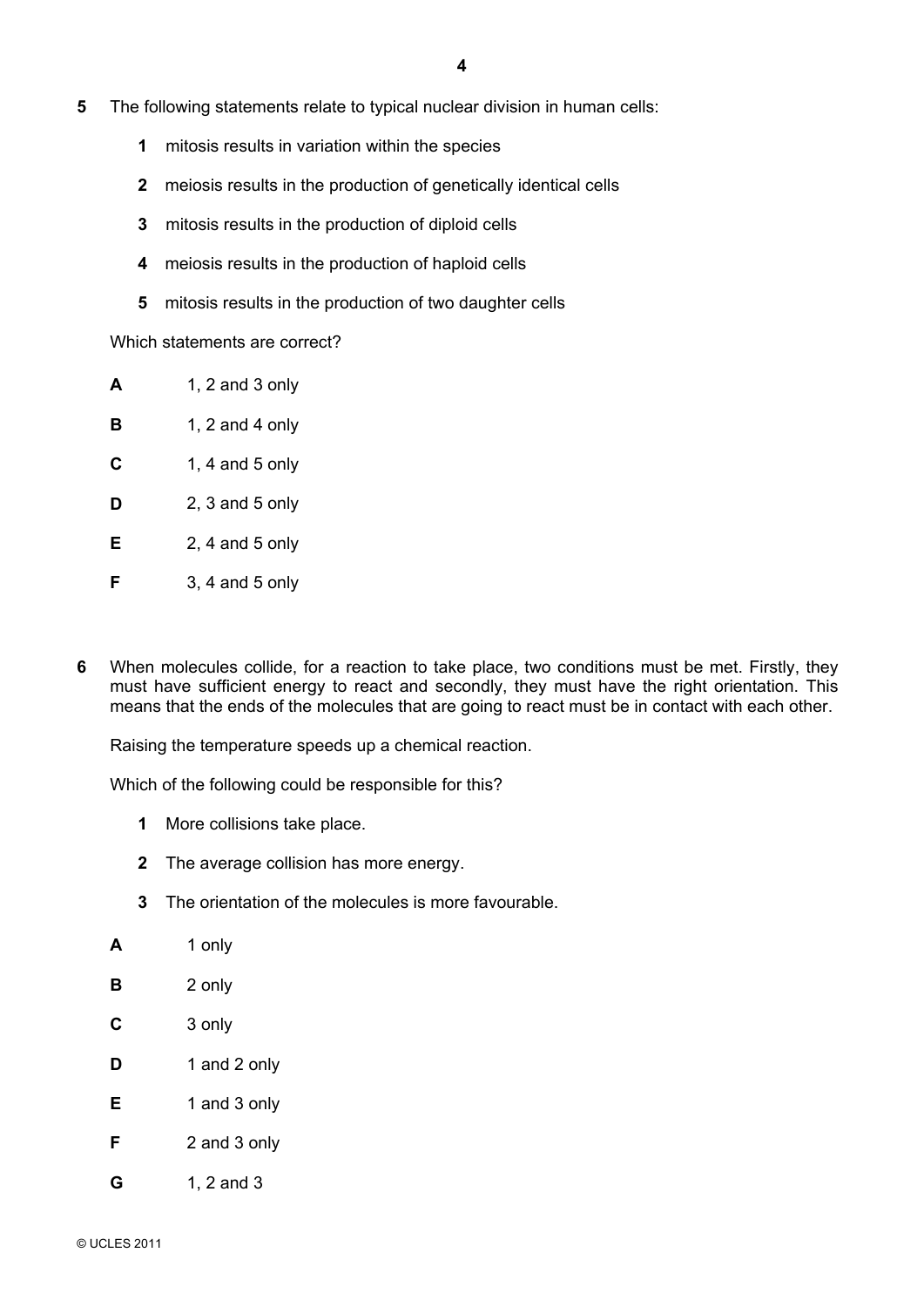- **7** Which one of the following statements about nuclear physics is true?
	- **A** The process of emission of a gamma ray from a nucleus is called nuclear fission.
	- **B** The half life of a radioactive substance is half the time taken for its nuclei to decay.
	- **C**<sub>The number of neutrons in a nucleus is its atomic number (proton number) minus its</sub> mass number.
	- **D** The process used in nuclear power stations is nuclear fusion.
	- **E**When a nucleus emits a beta particle, there is no change in the number of particles it contains.
	- **F**When a nucleus emits an alpha particle, one of its neutrons becomes a proton plus an electron.

- **8** If you look at a clock and the time is 9.45, what is the angle between the hour and the minute hands?
	- **A** 0° **B** 7.5° **C** 15°  $D$  22.5° **E** 30°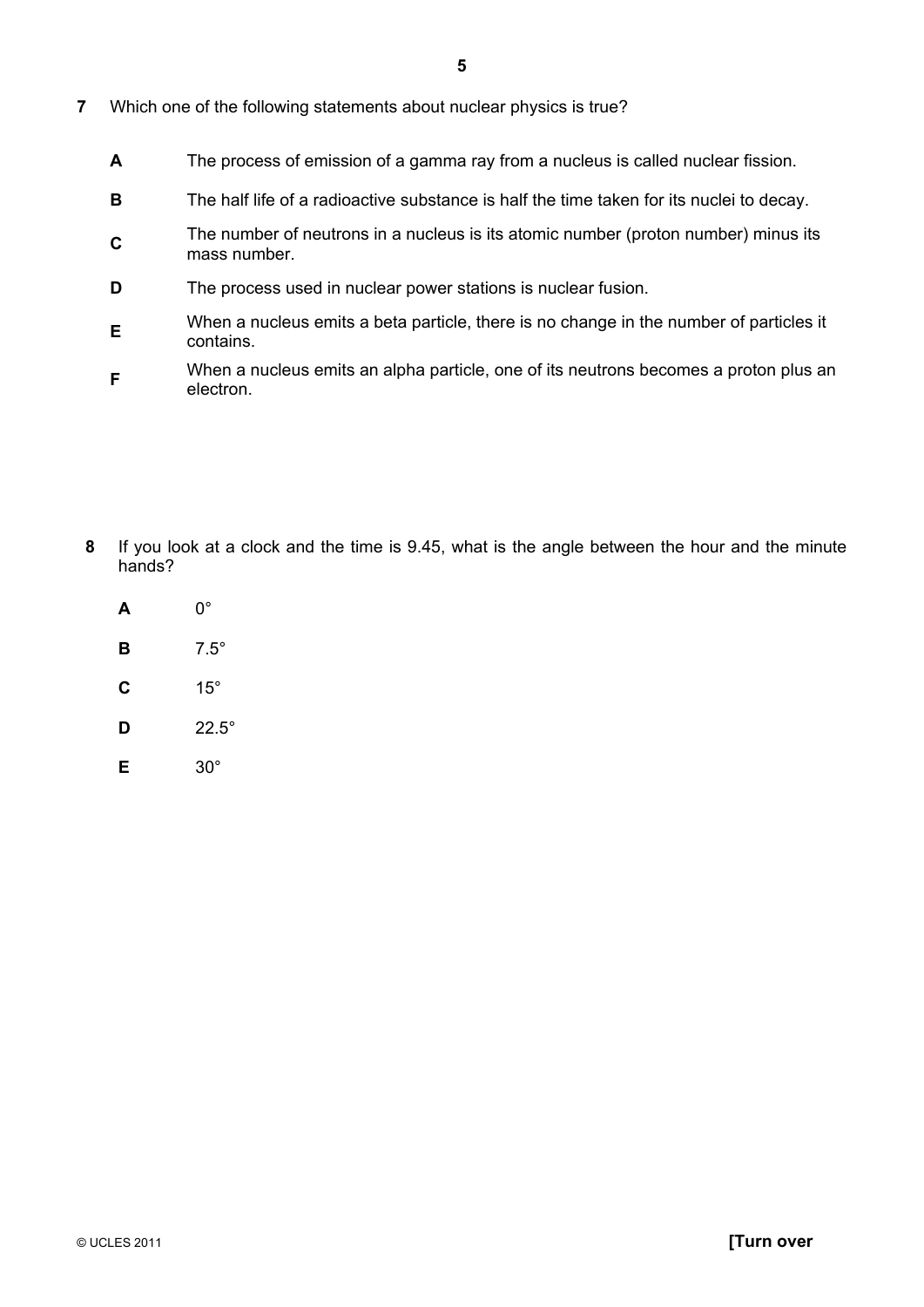- **9** Here are five statements about natural selection:
	- **1** Individuals within a species show variation.
	- **2** Individuals within a species compete with each other for, among other things, resources.
	- **3** Individuals with advantageous adaptations are more likely to survive to adulthood.
	- **4** Only individuals with advantageous adaptations will be able to breed.
	- **5** Alleles for advantageous adaptations are more likely to be inherited.

Which of the above statements are correct?

| А | None             |
|---|------------------|
| в | 1, 2, 3 & 4 only |
| С | 1, 2, 3 & 5 only |
| D | 1, 3, 4 & 5 only |
| Е | 2, 3, 4 & 5 only |
| F | All              |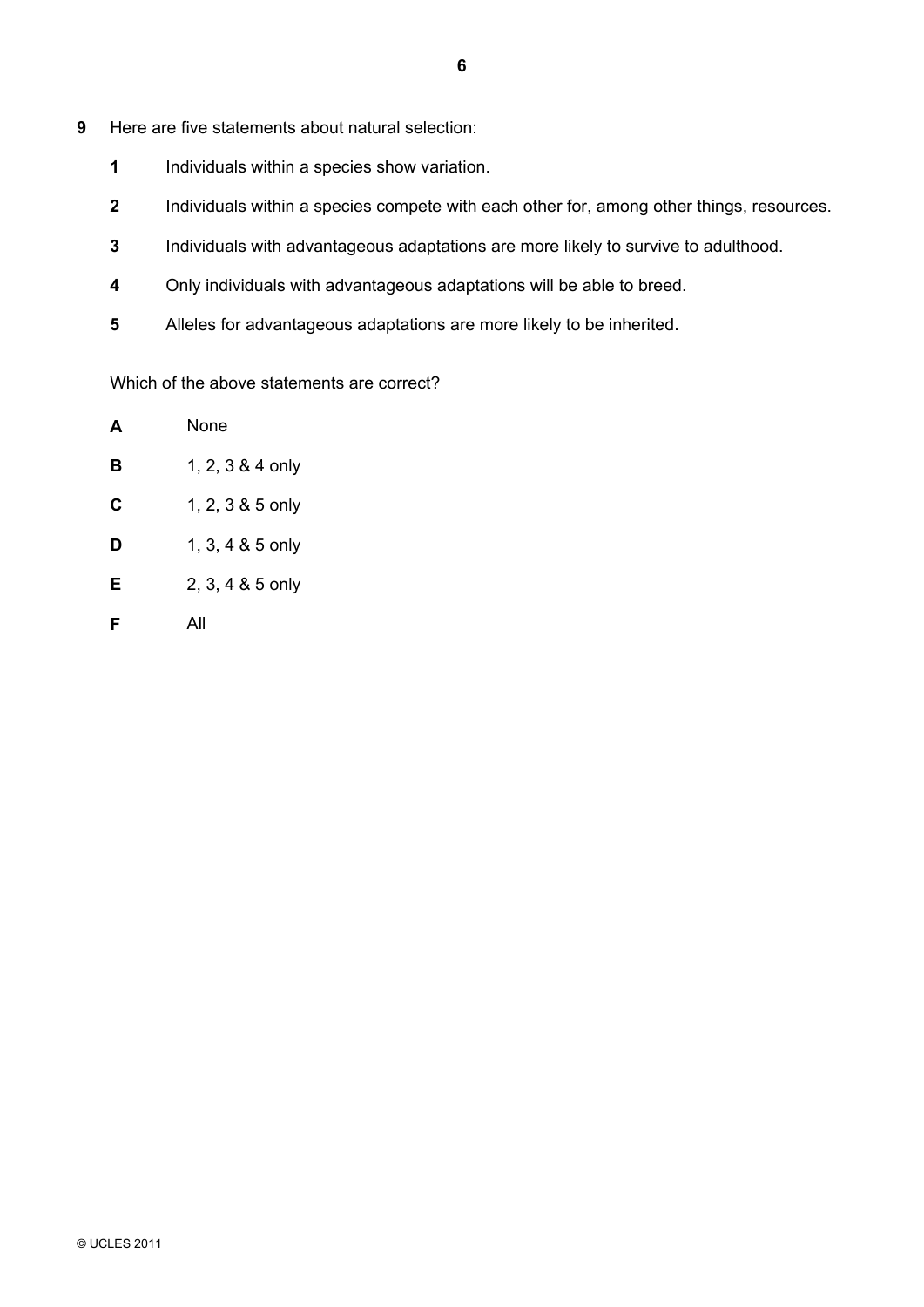**10** Cyclohexene, C<sub>6</sub>H<sub>10</sub>, can be represented as:



Use this information to calculate the relative molecular mass of the hydrocarbon shown below:



 $[A_r \text{ values}: H = 1; C = 12]$ 

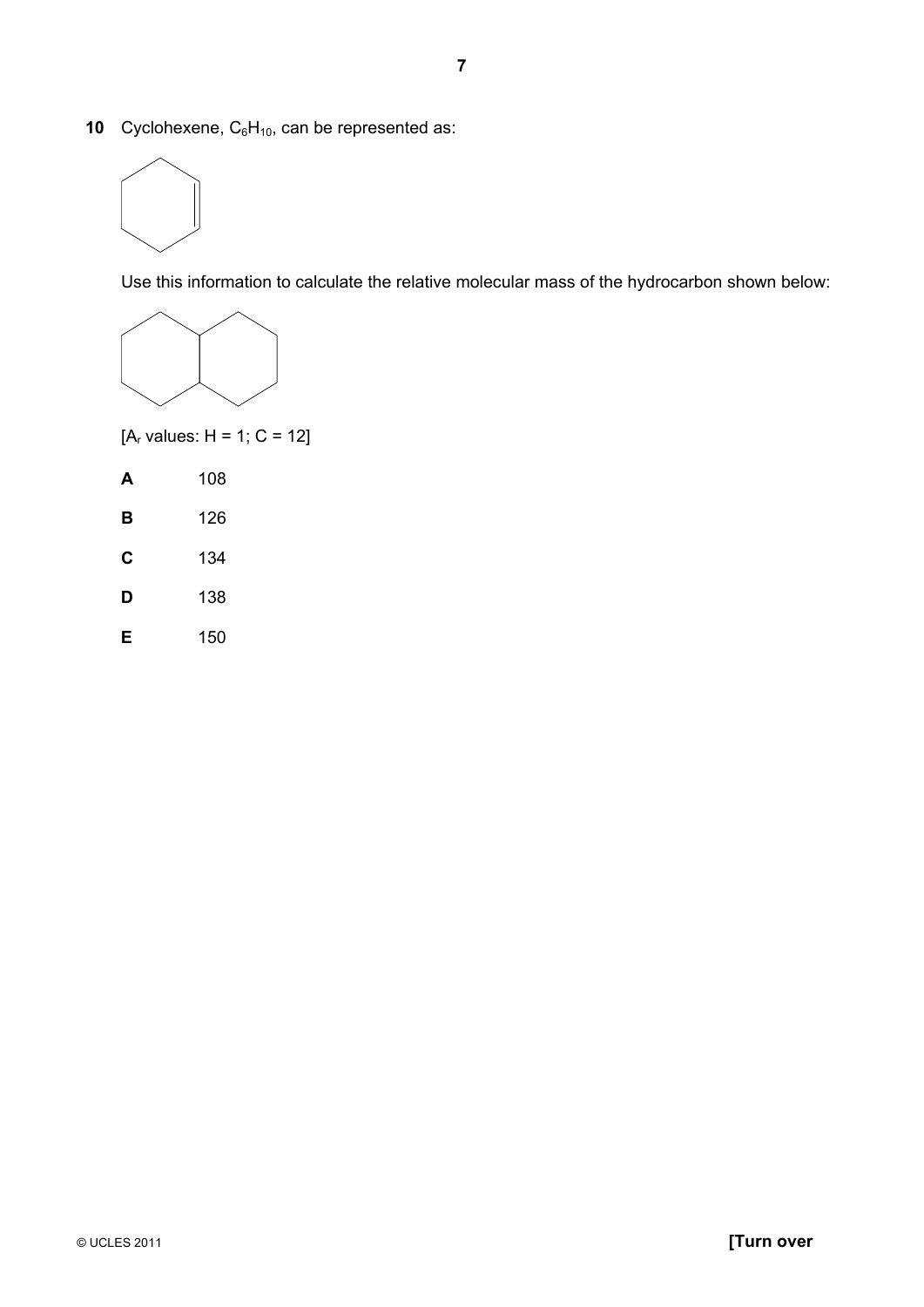## **11** Consider this circuit.



Which line in the table gives the current flowing in the ammeter, in amps, when the switch is open, and when it is closed?

|             | ammeter reading/A |               |  |
|-------------|-------------------|---------------|--|
|             | switch open       | switch closed |  |
| A           | 0.0               | 1.0           |  |
| B           | 0.0               | 2.0           |  |
| $\mathbf c$ | 1.0               | 0.0           |  |
| D           | 1.0               | 1.0           |  |
| Е           | 1.0               | 2.0           |  |
| F           | 2.0               | 0.0           |  |
| G           | 2.0               | 1.0           |  |
| H           | 2.0               | 2.0           |  |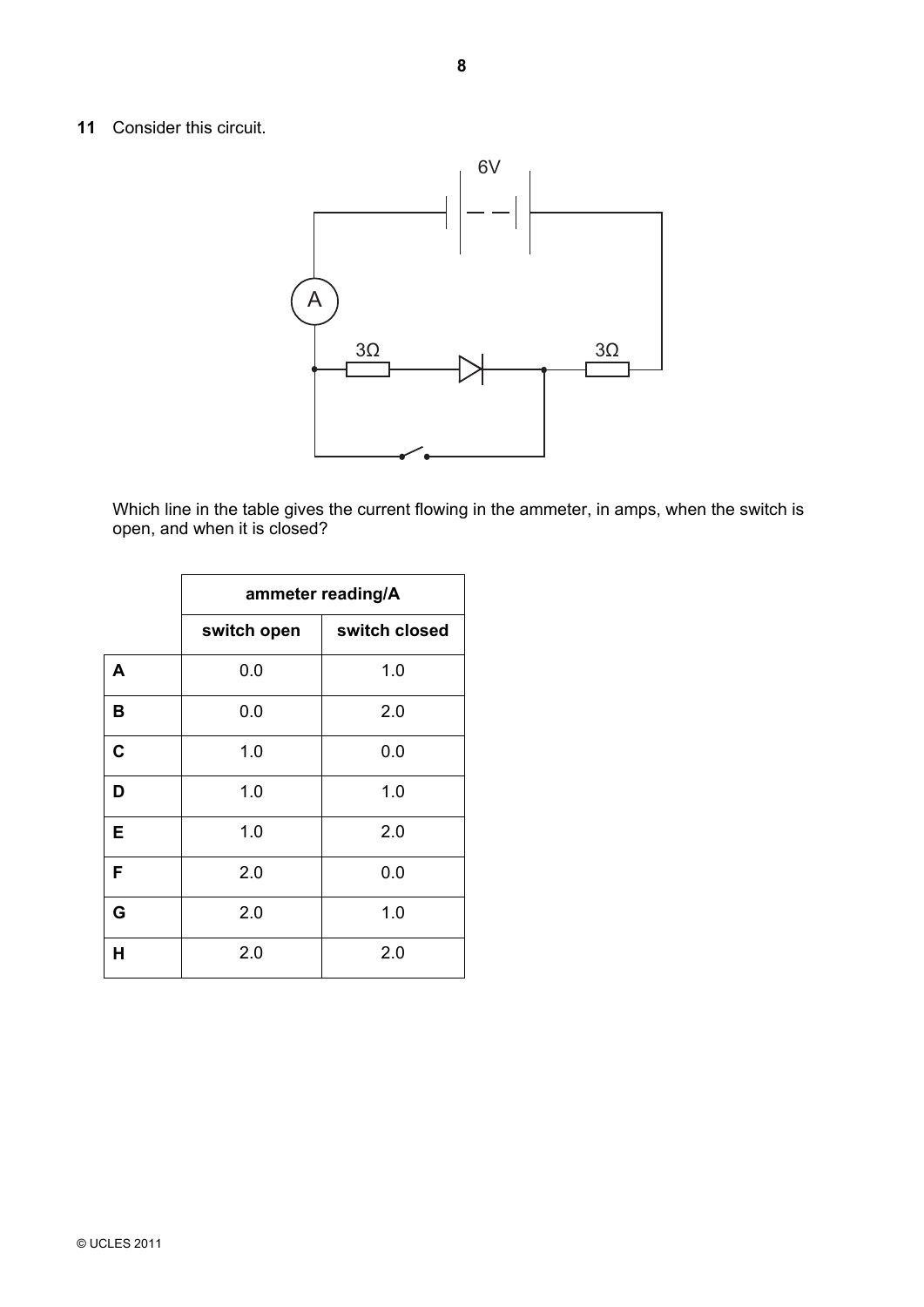**12** w, x, y and z are integers such that  $w < x^2$ ,  $x > y^2$ ,  $y^2 < z^2$  and  $x > z$ .

Which one of the following inequalities **must** be true?

- $\mathbf{A}$   $\mathbf{w} < \mathbf{x}$ **B**  $w > y$
- $C$   $W < Z$
- **D**  $x > y$
- **E**  $y < z$

**13** The table below shows information relating to gas exchange in an active muscle when blood first enters that muscle.

Which row of the table is correct?

|   | concentration<br>of carbon<br>dioxide in the<br>plasma | oxygen<br>concentration<br>in red blood<br>cells | process of gas<br>exchange | oxygen<br>concentration<br>in muscle cells | concentration<br>of carbon<br>dioxide in<br>muscle cells |
|---|--------------------------------------------------------|--------------------------------------------------|----------------------------|--------------------------------------------|----------------------------------------------------------|
| A | high                                                   | low                                              | diffusion                  | high                                       | low                                                      |
| B | high                                                   | low                                              | osmosis                    | high                                       | low                                                      |
| C | high                                                   | low                                              | osmosis                    | low                                        | high                                                     |
| D | low                                                    | high                                             | diffusion                  | high                                       | low                                                      |
| Е | low                                                    | high                                             | diffusion                  | low                                        | high                                                     |
| F | low                                                    | high                                             | osmosis                    | low                                        | high                                                     |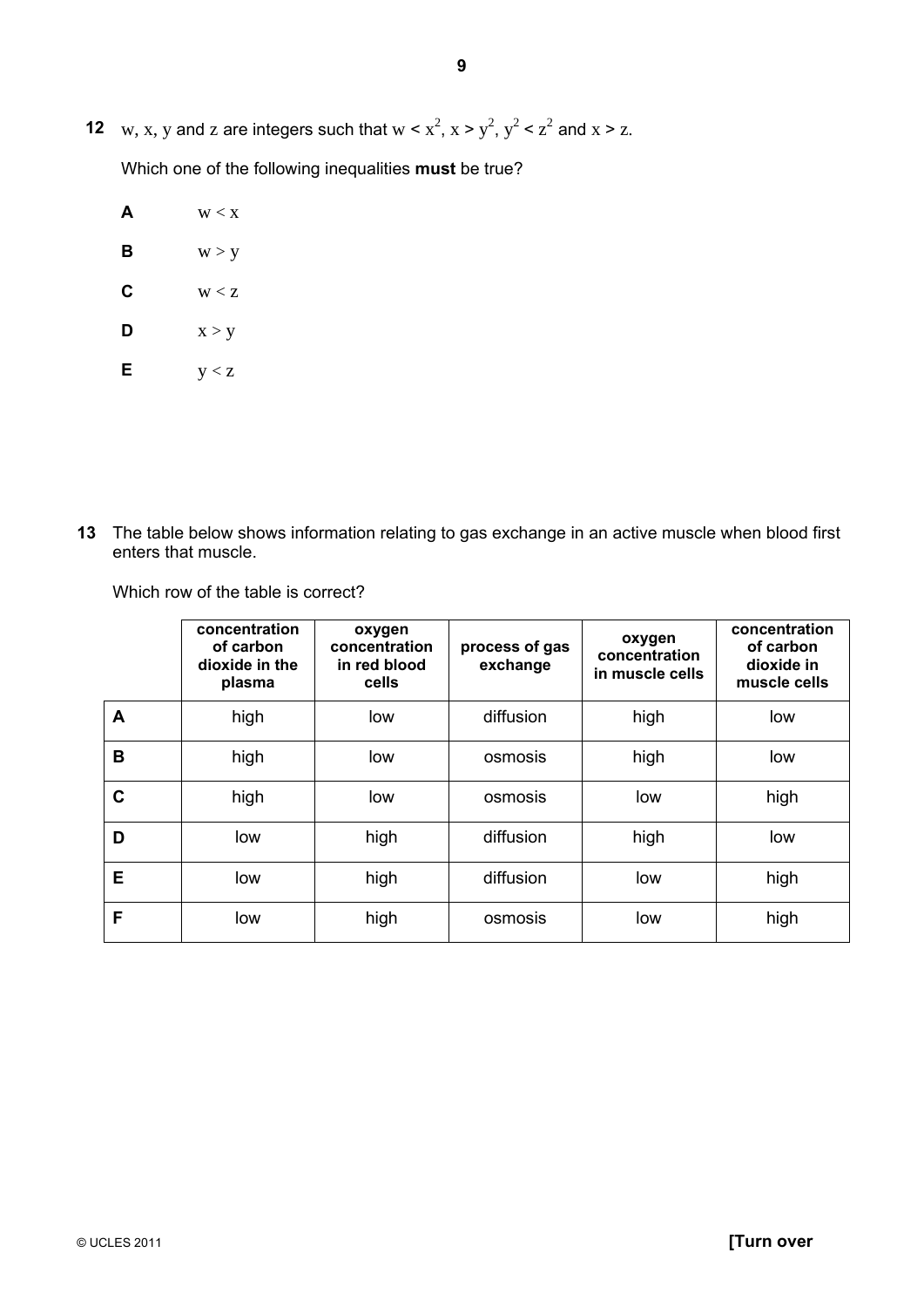**14** Which of the following (A-E) correctly identifies **all** of the compounds from the list below that contain covalent bonds in their structure?

 $CO_2(g)$  Ca(OH)<sub>2</sub> (s) H<sub>2</sub>SO<sub>4</sub> (l) MgCO<sub>3</sub> (s) NaCl (s) Na<sub>2</sub>O (s) Na<sub>3</sub>PO<sub>4</sub> (s) SO<sub>2</sub> (g) SiO<sub>2</sub> (g)

- **A**  $CO_2(g)$ ,  $SO_2(g)$ ,  $SiO_2(g)$
- **B**  $Ca(OH)_2$  (s),  $H_2SO_4$  (l), MgCO<sub>3</sub> (s), NaCl (s), Na<sub>2</sub>O (s), Na<sub>3</sub>PO<sub>4</sub> (s)
- **C**  $CO_2(g)$ , Ca(OH)<sub>2</sub> (s), H<sub>2</sub>SO<sub>4</sub> (l), MgCO<sub>3</sub> (s), Na<sub>3</sub>PO<sub>4</sub> (s), SO<sub>2</sub> (g), SiO<sub>2</sub> (g)
- **D**  $\blacksquare$  NaCl (s), Na<sub>2</sub>O (s)
- **E** All of the compounds

**15** A bullet of mass 50g is fired from a rifle with a velocity of 300m/s. It hits a bank of earth and after travelling 60cm into the bank comes to rest.

What is the average stopping force of the earth in the bank on the bullet?

- **A** 37.5N
- **B**  $3.75 \times 10^3$ N
- **C**  $3.75 \times 10^4$ N
- **D**  $3.75 \times 10^6$ N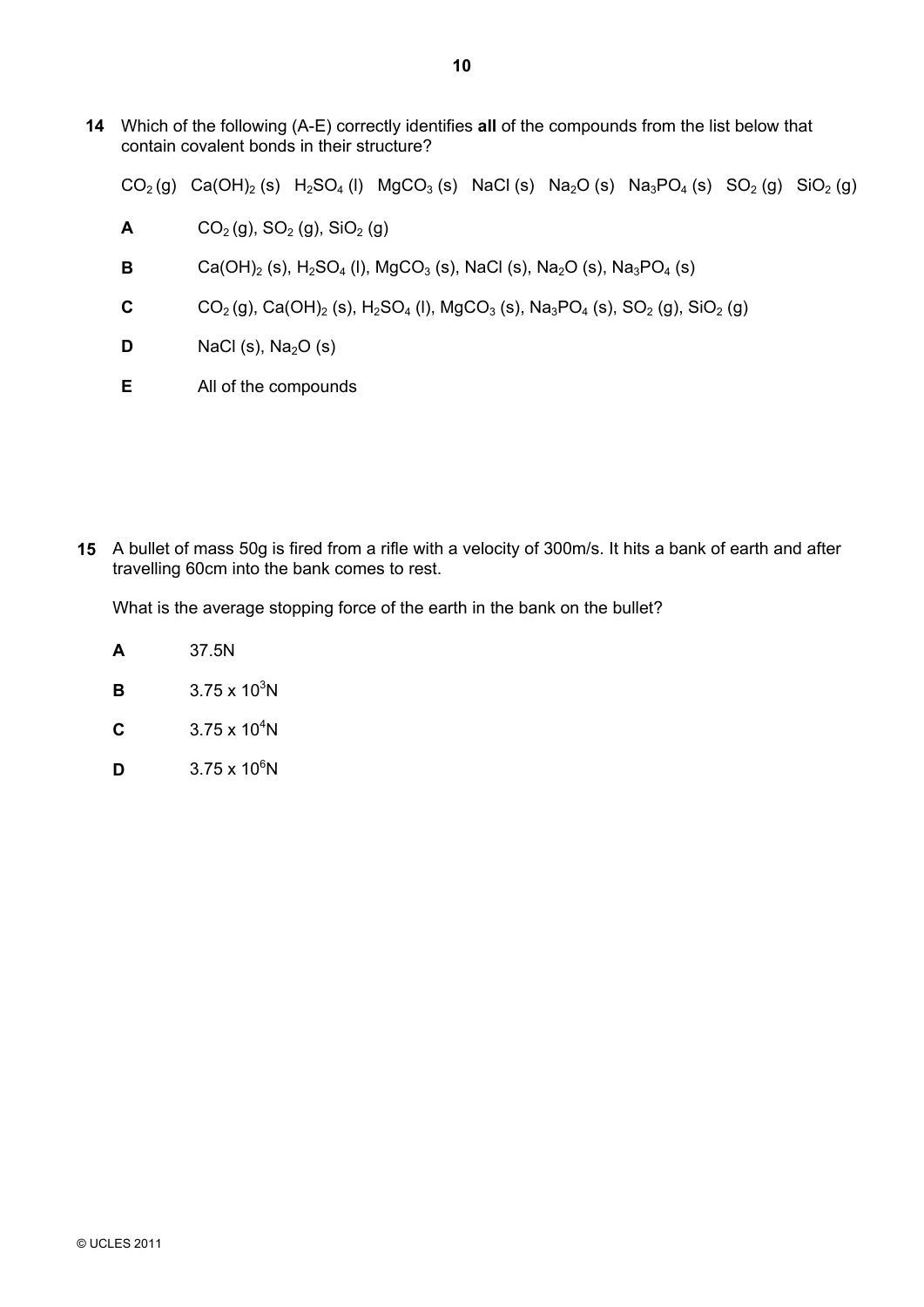- **16** The graphs of the following equations are drawn:
- **1**  $y = 3x 2$ **2**  $y = x^2$ **3**  $y = 1 - x^2$ **4**  $y = x + 6$

Which pair of graphs do **not** intersect?

| A | 1 and 2     |
|---|-------------|
| в | 1 and 3     |
| C | $2$ and $3$ |
| D | 2 and 4     |
| F | $3$ and $4$ |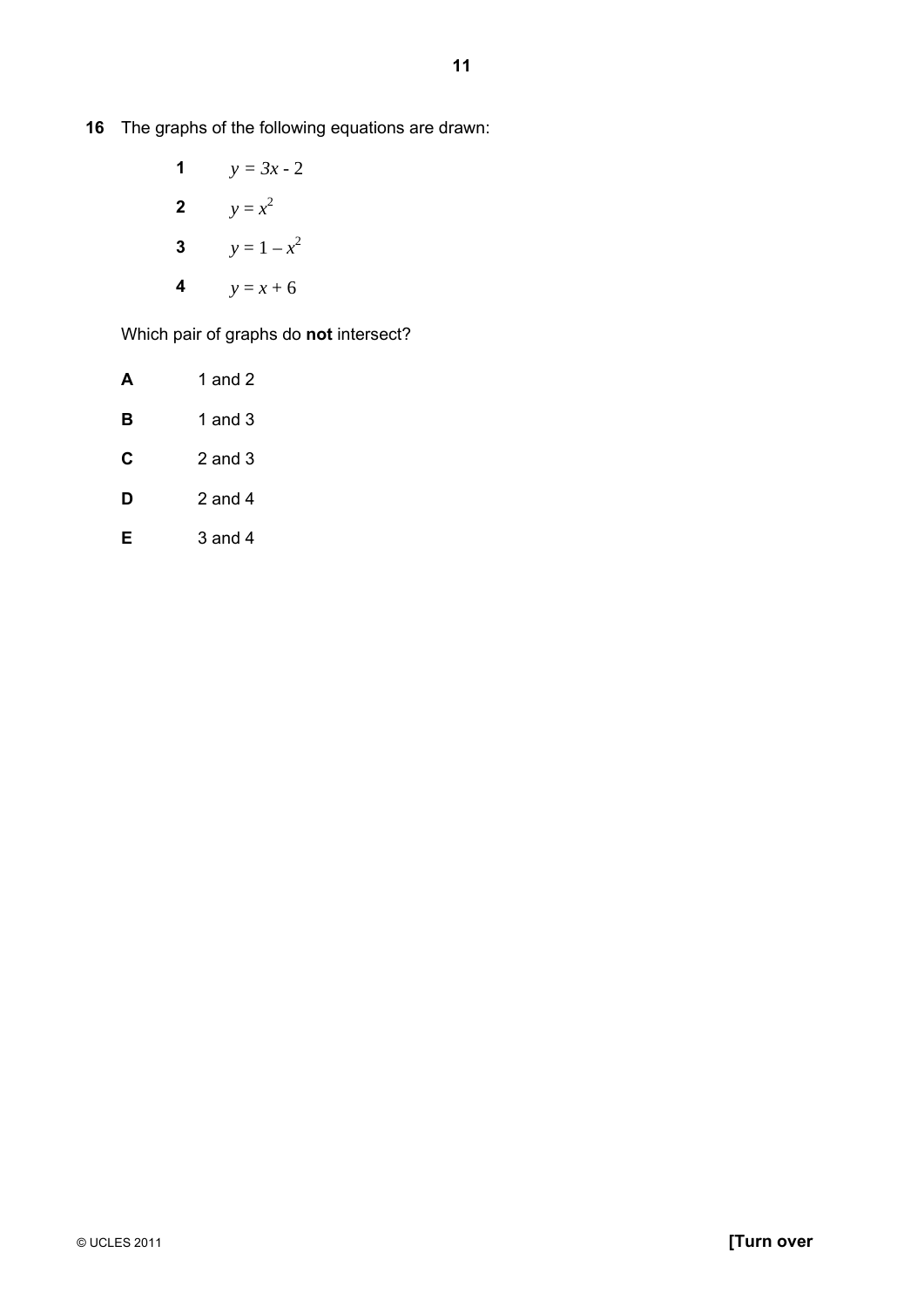**17** The genetic condition represented by the shading is caused by the presence of at least one allele for the condition.



Which of the following are possible reasons why **U** has the condition?

- **1** The condition is dominant.
- **2** The sperm from **T** carried the allele for the condition.
- **3** A mutation present in a egg of **S**.
- **A** 1 and 2 only
- **B** 1 and 3 only
- **C** 2 and 3 only
- **D** 1, 2 and 3
- **E** None of the above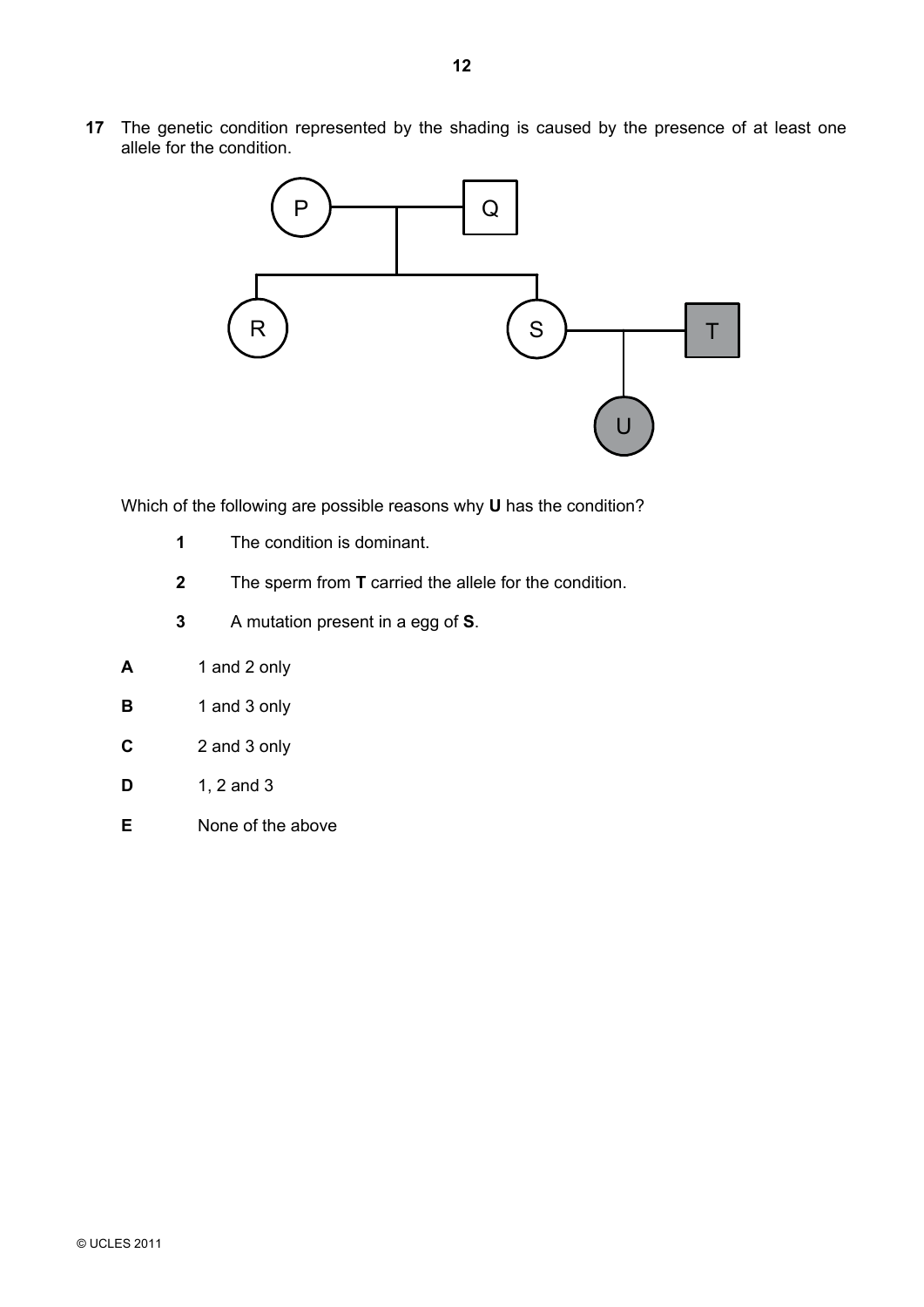## **18** Nitrogen Monoxide is prepared by reacting copper with nitric acid.

What should the values of a, b, x and y be in order to balance the following equation?  $aCu + bHNO<sub>3</sub> \rightarrow xCu (NO<sub>3</sub>)<sub>2</sub> + yH<sub>2</sub>O + 2NO$ 

| A           | $a = 2, b = 4, x = 2, y = 2$           |
|-------------|----------------------------------------|
| $\mathbf B$ | $a = 6$ , $b = 16$ , $x = 6$ , $y = 8$ |
| $\mathbf c$ | $a = 1$ , $b = 4$ , $x = 1$ , $y = 2$  |
| D           | $a = 4$ , $b = 10$ , $x = 4$ , $y = 5$ |
| Е           | $a = 3$ , $b = 8$ , $x = 3$ , $y = 4$  |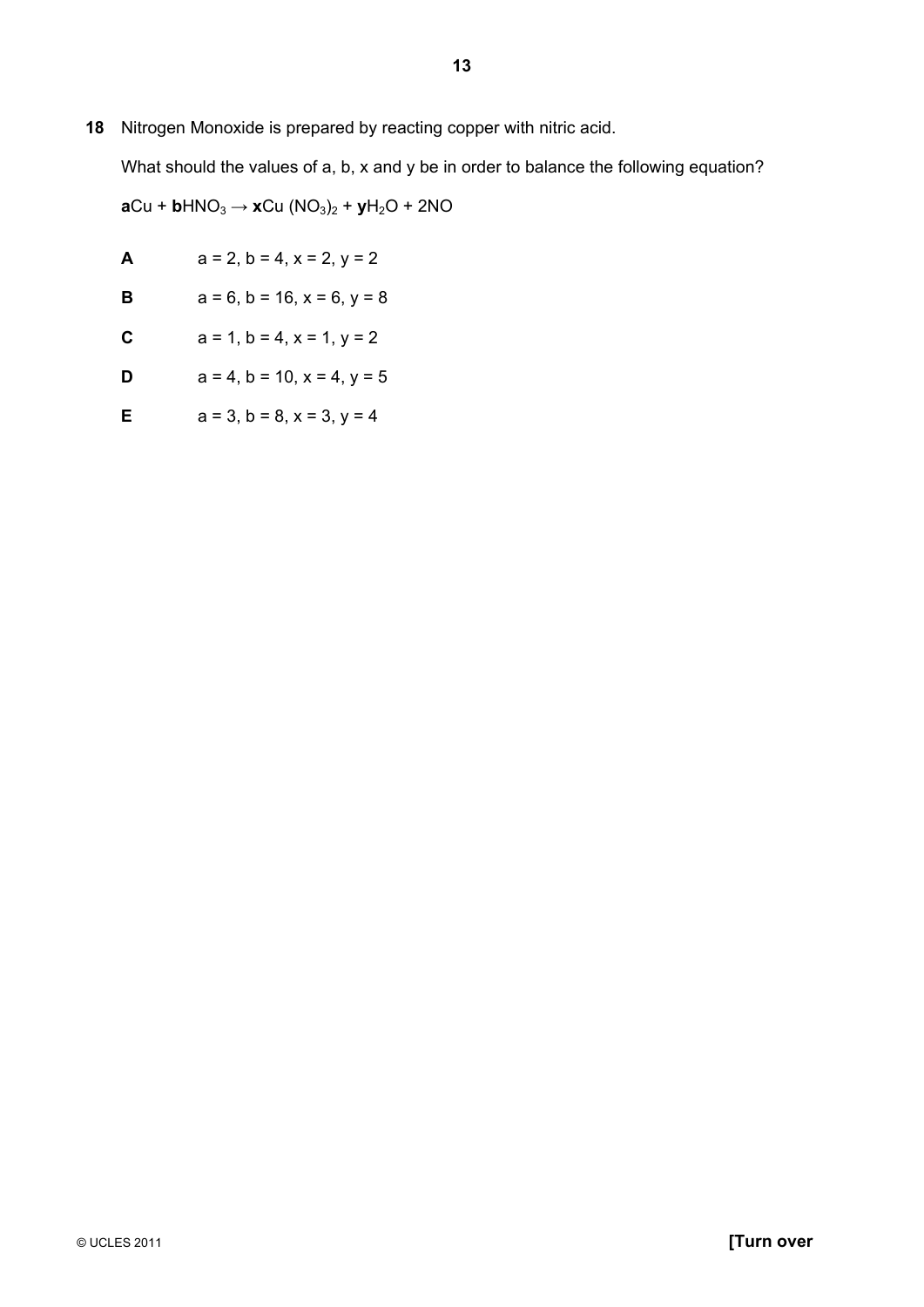**19** Which graph correctly shows how the resistance (R) varies with applied voltage (V) for a resistor at constant temperature?

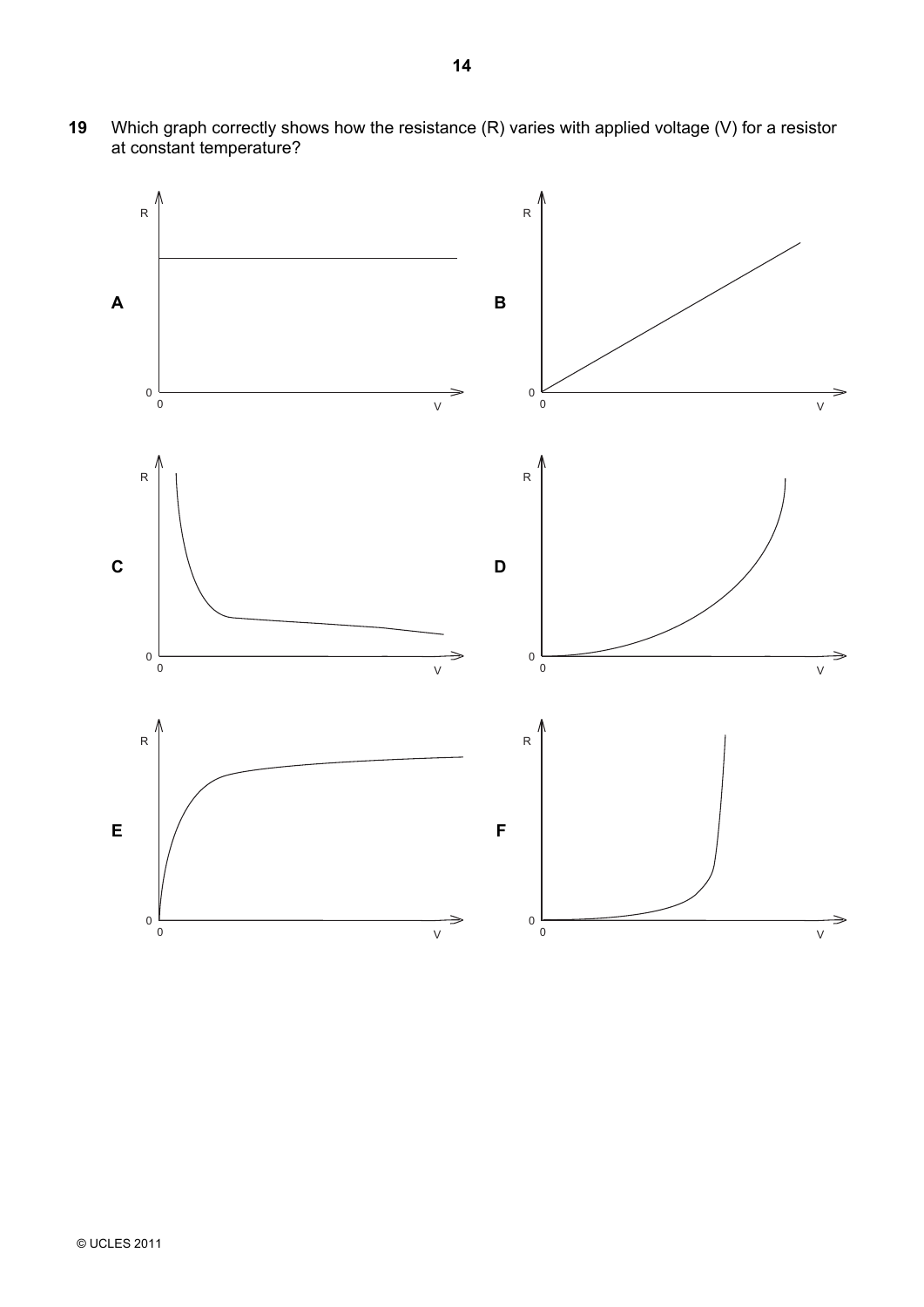**20** The diagram shows three similar right-angled triangles.



What is the area of the largest triangle?

**A** 
$$
\frac{5}{3}
$$
cm<sup>2</sup>  
\n**B**  $\frac{50}{27}$ cm<sup>2</sup>  
\n**C** 5cm<sup>2</sup>  
\n**D** 15cm<sup>2</sup>  
\n**E**  $\frac{50}{3}$ cm<sup>2</sup>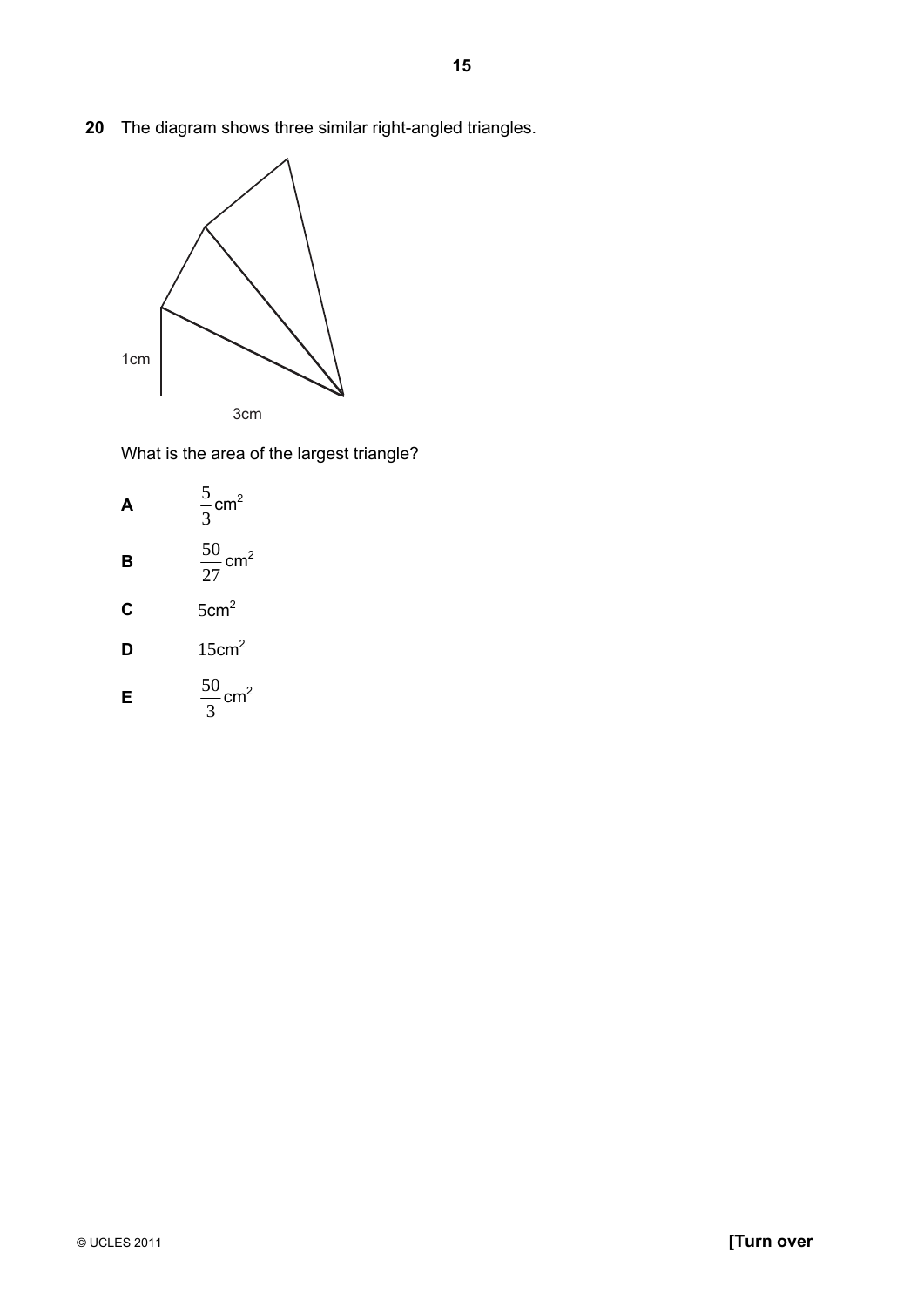**21** Using the table, select the correct answer from the table. \*

| <b>Cell</b> | <b>Quantity of nuclear DNA</b> |
|-------------|--------------------------------|
|             |                                |
| O           |                                |
|             |                                |

|   | P              |                     | R                   |
|---|----------------|---------------------|---------------------|
| А | gamete         | cheek cell          | fetal body cell     |
| в | zygote         | enucleated egg cell | red blood cell      |
| С | sperm cell     | adult stem cell     | white blood cell    |
| D | egg cell       | nerve cell          | enucleated egg cell |
| Е | red blood cell | fertilised egg cell | embryo cell         |

**22** An ore of lead contains 70% of PbS.

Calculate the mass of lead that can be extracted from 478kg of the ore.

 $[A_r: Pb = 207; S = 32]$ 

**A** 28.98kg

**B** 41.40kg

**C** 144.90kg

**D** 289.80kg

**E** 414.00kg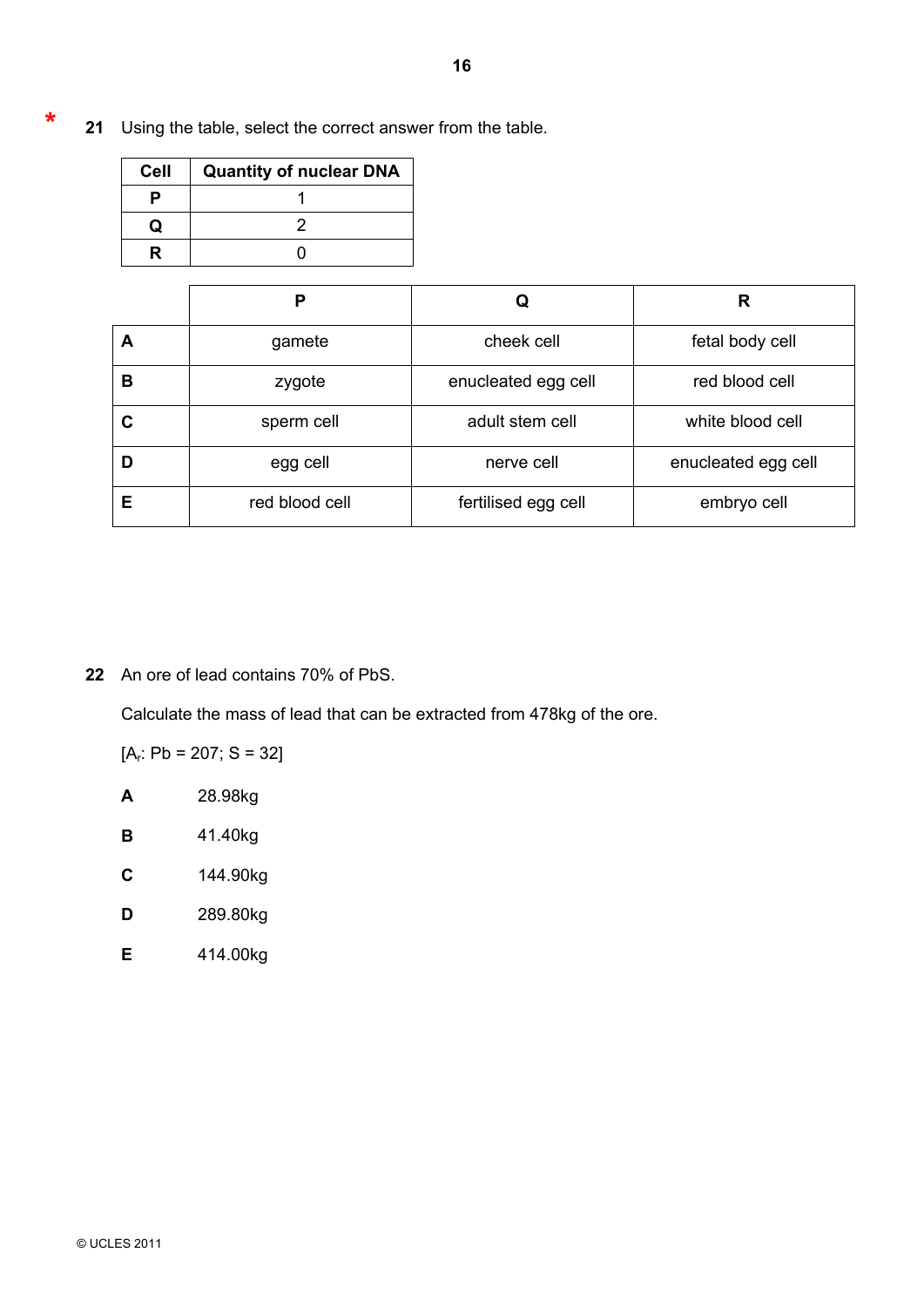23 A ray of orange light travelling through air has a speed of 3.0 x 10<sup>8</sup>m/s and a wavelength of 600nm. (1nm =  $10^{-9}$ m)

| What could be the speed, frequency and wavelength of this orange light when travelling through |  |
|------------------------------------------------------------------------------------------------|--|
| glass?                                                                                         |  |

|                  | Speed/ms <sup>-1</sup> | Frequency/Hz         | Wavelength/nm |
|------------------|------------------------|----------------------|---------------|
| $\blacktriangle$ | $2.0 \times 10^8$      | $3.3 \times 10^{14}$ | 400           |
| B                | $2.0 \times 10^8$      | $3.3 \times 10^{14}$ | 600           |
| $\mathbf c$      | $2.0 \times 10^8$      | $5.0 \times 10^{14}$ | 400           |
| D                | $2.0 \times 10^8$      | $5.0 \times 10^{14}$ | 600           |
| E                | $3.0 \times 10^{8}$    | $3.3 \times 10^{14}$ | 400           |
| F                | $3.0 \times 10^8$      | $3.3 \times 10^{14}$ | 600           |
| G                | $3.0 \times 10^{8}$    | $5.0 \times 10^{14}$ | 400           |
| Н                | $3.0 \times 10^8$      | $5.0 \times 10^{14}$ | 600           |

**24** I have two six-sided dice, each with faces numbered from 1 to 6. One of the dice is fair, but the other is not – it will land on numbers 1 to 5 with equal probability, but lands on 6 with a different probability.

When I roll the dice the probability that I get a total of 12 is  $\frac{1}{18}$  $\frac{1}{2}$ .

What is the probability that I get a total of 2 when I roll the dice?

| Δ | 1<br>72      |
|---|--------------|
| в | 1<br>45      |
| C | 1<br>36      |
| D | 1<br>18      |
| Е | $\mathbf{1}$ |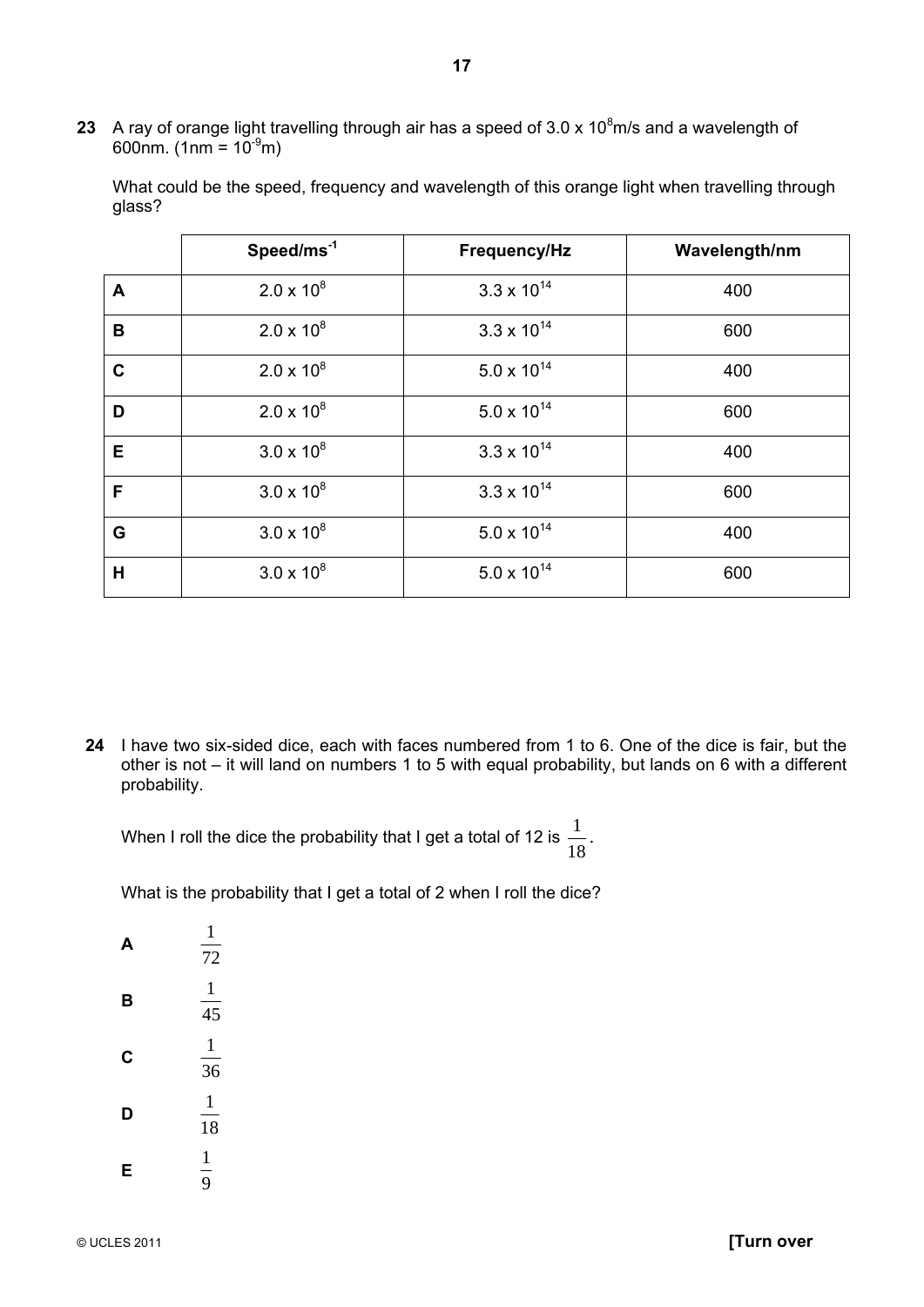**25** The graph below shows how one factor in the internal environment in a person changes, and is returned to a normal level.



If someone has a condition which makes their homeostatic system less responsive, how would the shape of the graph be altered?

- **A** 1 would be earlier
- **B** 1 would be less steep
- **C** 2 would be earlier
- **D** 2 would be higher
- **E** 3 would be steeper
- **F** 3 would be earlier

- **26** An impurity in petroleum is dimethylsulphide, CH<sub>3</sub>SCH<sub>3</sub>. When dimethylsulphide is burnt in an excess of air, which one of the following balanced equations represents the reaction that takes place?
	- **A** CH<sub>3</sub>SCH<sub>3</sub> + 3O<sub>2</sub>  $\rightarrow$  2CO<sub>2</sub> + 2H<sub>2</sub>O + H<sub>2</sub>S
	- **B**  $2CH_3SCH_3 + 7O_2 \rightarrow 4CO_2 + 6H_2O + 2S$
	- **C**  $4CH_3SCH_3 + 12O_2 \rightarrow 6CO_2 + 12H_2O + 2CS_2$
	- **D**  $2CH_3SCH_3 + 7O_2 \rightarrow 4CO + 6H_2O + 2SO_2$
	- **E**  $2CH_3SCH_3 + 9O_2 \rightarrow 4CO_2 + 6H_2O + 2SO_2$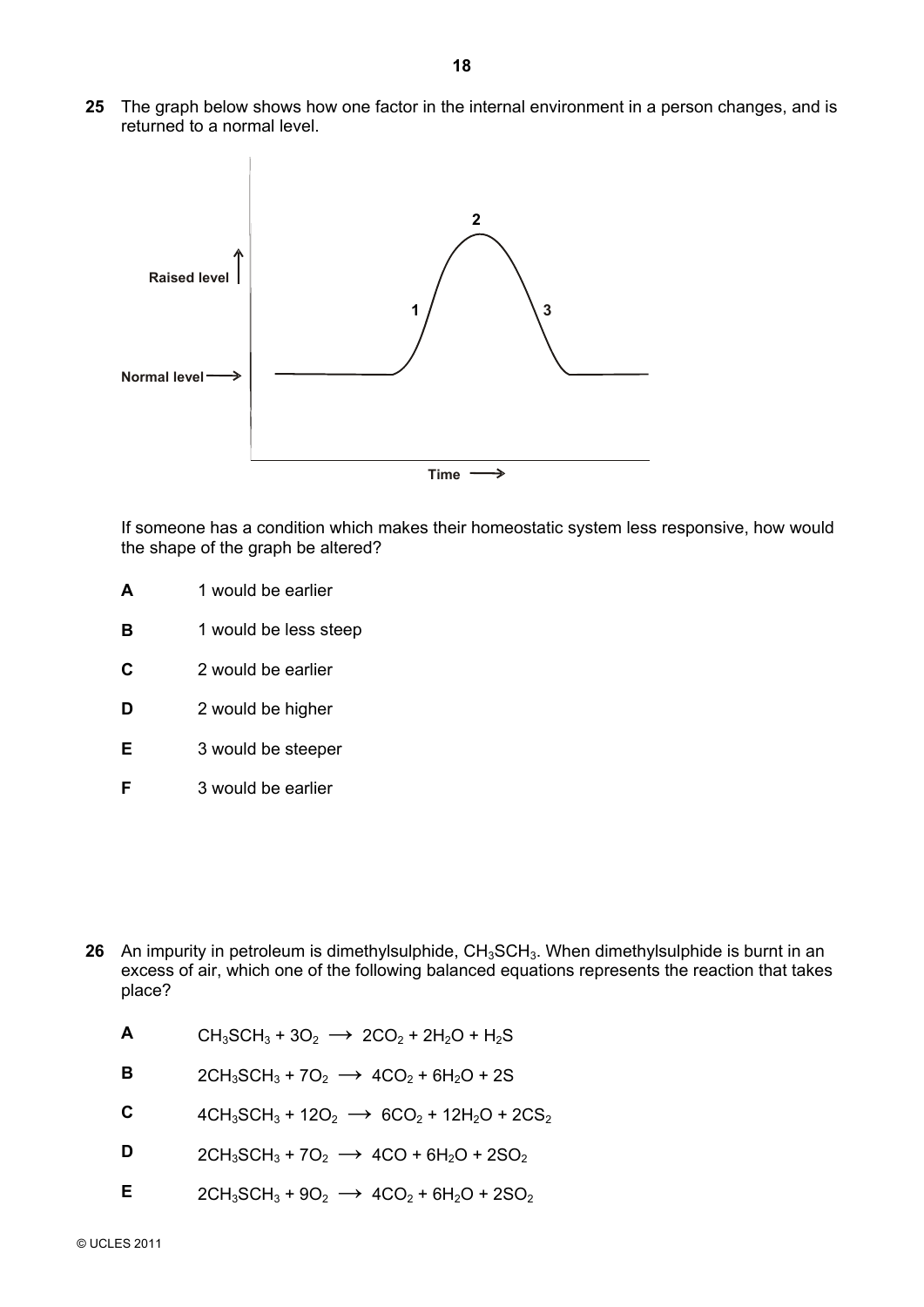**27** At the front of a long column of soldiers is a man regularly hitting a drum 50 times a minute. The soldiers are told to place their left foot down on the ground when they hear the drum beat. The column is so long that the soldiers at the back put down their left feet at the same time as the soldiers in the front put down their right feet.

What is the minimum length of the column of soldiers?

[Speed of sound in air is 330m/s]

- **A** 165m
- **B** 198m
- **C** 330m
- **D** 396m
- **E** 660m
- **F** 792m

**END OF TEST**